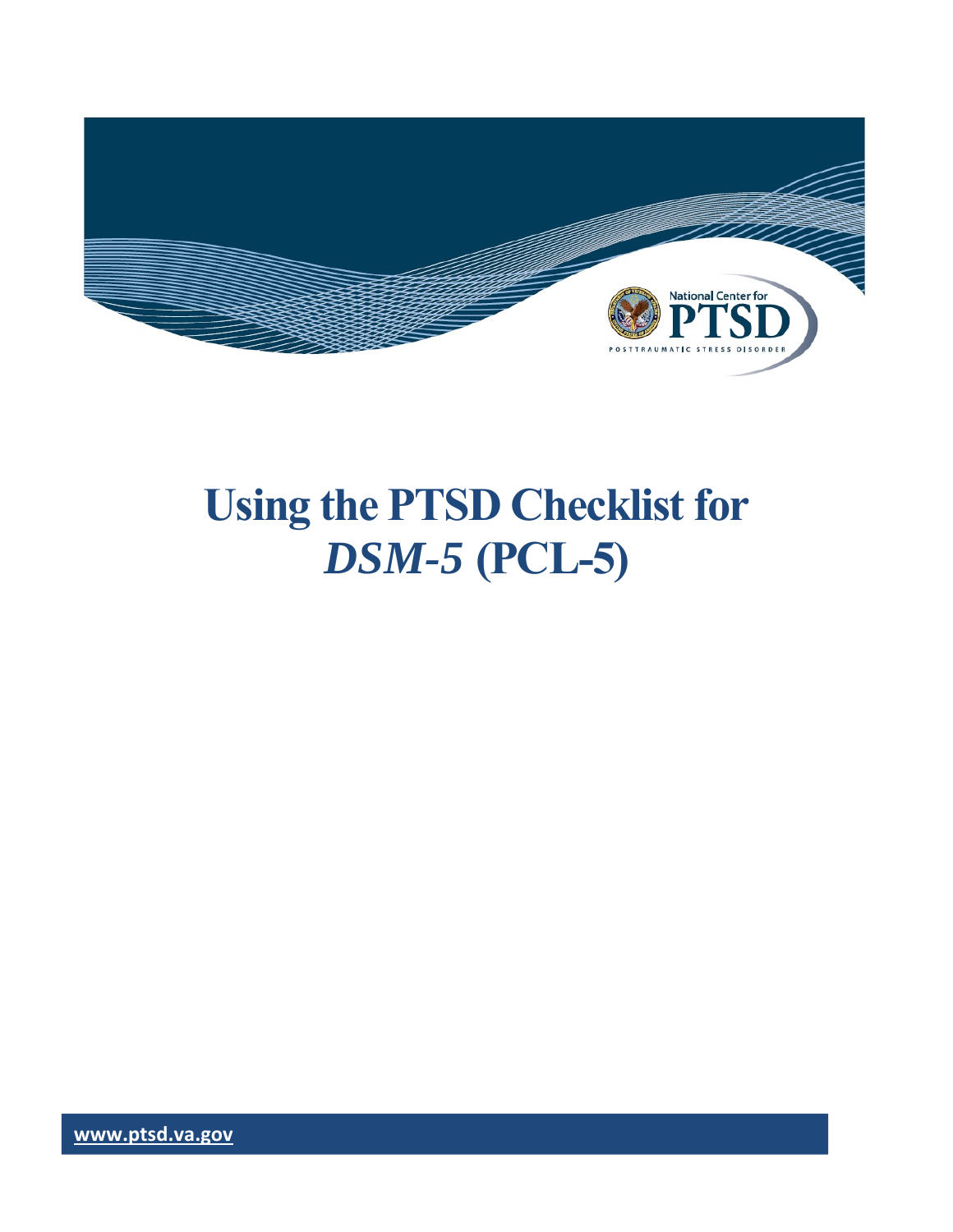#### **Using the PTSD Checklist for** *DSM-5*

#### **NOTE:**

The PCL for *DSM-IV* was revised in accordance with *DSM-5* (PCL-5). Several important revisions were made to the PCL-5, including changes to existing symptoms and the addition of three new symptoms of PTSD. The self-report rating scale for PCL-5 was also changed to 0-4. Therefore, the change in the rating scale combined with the increase from 17 to 20 items means that **PCL-5 scores are not compatible with PCL for**  *DSM-IV* **scores and cannot be used interchangeably.** 

A PCL-5 cut-point score of 33 appears to be a reasonable value indicative of a provisional diagnosis of PTSD until further psychometric work is available.

# **What is the PCL-5?**

 presence and severity of PTSD symptoms. Items on the PCL-5 correspond with The PTSD Checklist for *DSM-5* is a 20-item self-report measure that assesses the *DSM-5* criteria for PTSD. The PCL-5 has a variety of purposes, including:

- Quantifying and monitoring symptoms over time
- Screening individuals for PTSD
- Assisting in making a **provisional** diagnosis of PTSD

The PCL-5 should not be used as a stand-alone diagnostic tool. When considering a diagnosis, the clinician will still need to use clinical interviewing skills, and a recommended structured interview (e.g., Clinician-Administered PTSD Scale for *DSM-5*, CAPS-5) to determine: whether the symptoms meet criteria for PTSD by causing clinically significant distress or impairment, and whether those symptoms are not better explained by or attributed to other conditions (i.e., substance use, medical conditions, bereavement, etc.).

Three formats of the PCL-5 measure are available:

- PCL-5 without Criterion A component
- PCL-5 with extended Criterion A assessment
- PCL-5 with LEC-5 and extended Criterion A assessment

## **How is the PCL-5 administered?**

 read to them either in person or over the telephone. It can be completed in The PCL-5 is a self-report measure that can be read by respondents themselves or approximately 5-10 minutes.

The preferred administration is for the patient to self-administer the PCL-5. Patients can complete the measure: in the waiting area prior to a session, at the beginning of a session, at the close of a session, or at home prior to an appointment.

The PCL-5 is intended to assess patient symptoms **in the past month**. Versions of the PCL-5 that assess symptoms over a different timeframe (e.g., past day, past week, past 3 months) have not been validated. For various reasons it often makes sense to administer the PCL-5 more or less frequently than once a month, and in those cases the timeframe in the directions may be changed to meet the purpose of the assessment, though providers should be aware that such changes may alter the psychometric properties of the measure.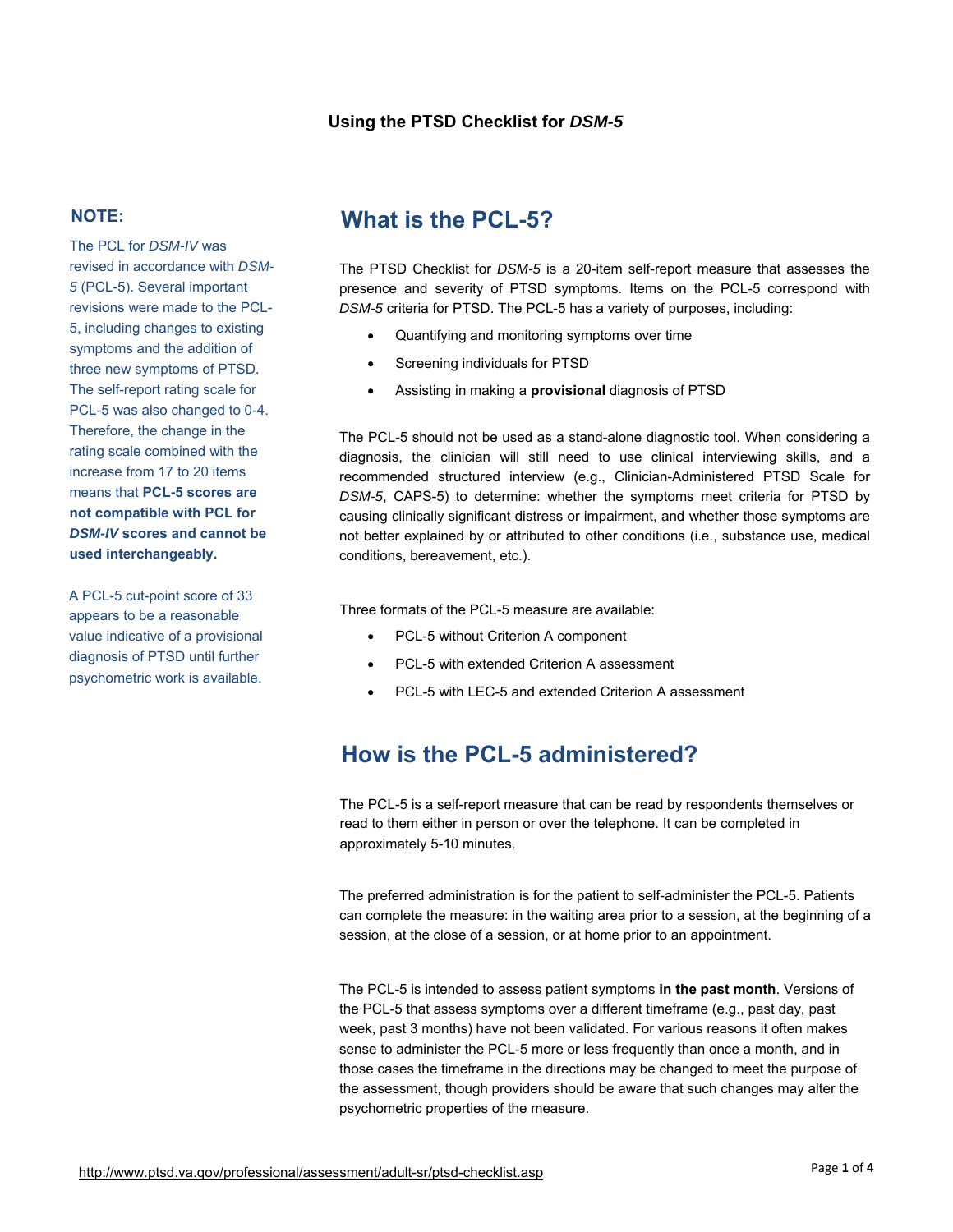## **How is the PCL-5 scored and interpreted?**

Respondents are asked to rate how bothered they have been by each of 20 items in the past month on a 5 point Likert scale ranging from 0-4. Items are summed to provide a **total severity** score (range = 0-80).

 $0 = Not at all$  1 = A little bit 2 = Moderately 3 = Quite a bit 4 = Extremely

The PCL-5 can determine a **provisional** diagnosis in two ways:

- Treating each item rated as 2 = "Moderately" or higher as a symptom endorsed, then following the *DSM-5* diagnostic rule which requires at least: 1 Criterion B item (questions 1-5), 1 Criterion C item (questions 6-7), 2 Criterion D items (questions 8-14), 2 Criterion E items (questions 15-20).
- Summing all 20 items (range 0-80) and using cut-point score of 33 appears to be a reasonable based upon current psychometric work. However, when choosing a cut-point score, it is essential to consider the goals of the assessment and the population being assessed. The lower the cut-point score, the more lenient the criteria for inclusion, increasing the possible number of false-positives. The higher the cut-point score, the more stringent the inclusion criteria and the more potential for false-negatives.

assessment (e.g., CAPS-5) to confirm a diagnosis of PTSD. If a patient meets a provisional diagnosis using either of the methods above, he or she needs further

There are currently no empirically derived severity ranges for the PCL-5.

## **How might the PCL-5 help my patients?**

#### **Treatment Planning**

When given at an intake or assessment session, the PCL-5 may be used to help determine the appropriate next steps or treatment options. For example:

- A total score of 33 or higher suggests the patient may benefit from PTSD treatment. The patient can either be referred to a PTSD specialty clinic or be offered an evidence-based treatment for PTSD such as Prolonged Exposure (PE) or Cognitive Processing Therapy (CPT).
- Scores lower than 33 may indicate the patient either has subthreshold symptoms of PTSD or does not meet criteria for PTSD, and this information should be incorporated into treatment planning.

Keeping the goal of the assessment in mind, it may make sense to lower the cut-point score to maximize the detection of possible cases needing additional services or treatment. A higher cut-point score should be considered when attempting to minimize false positives.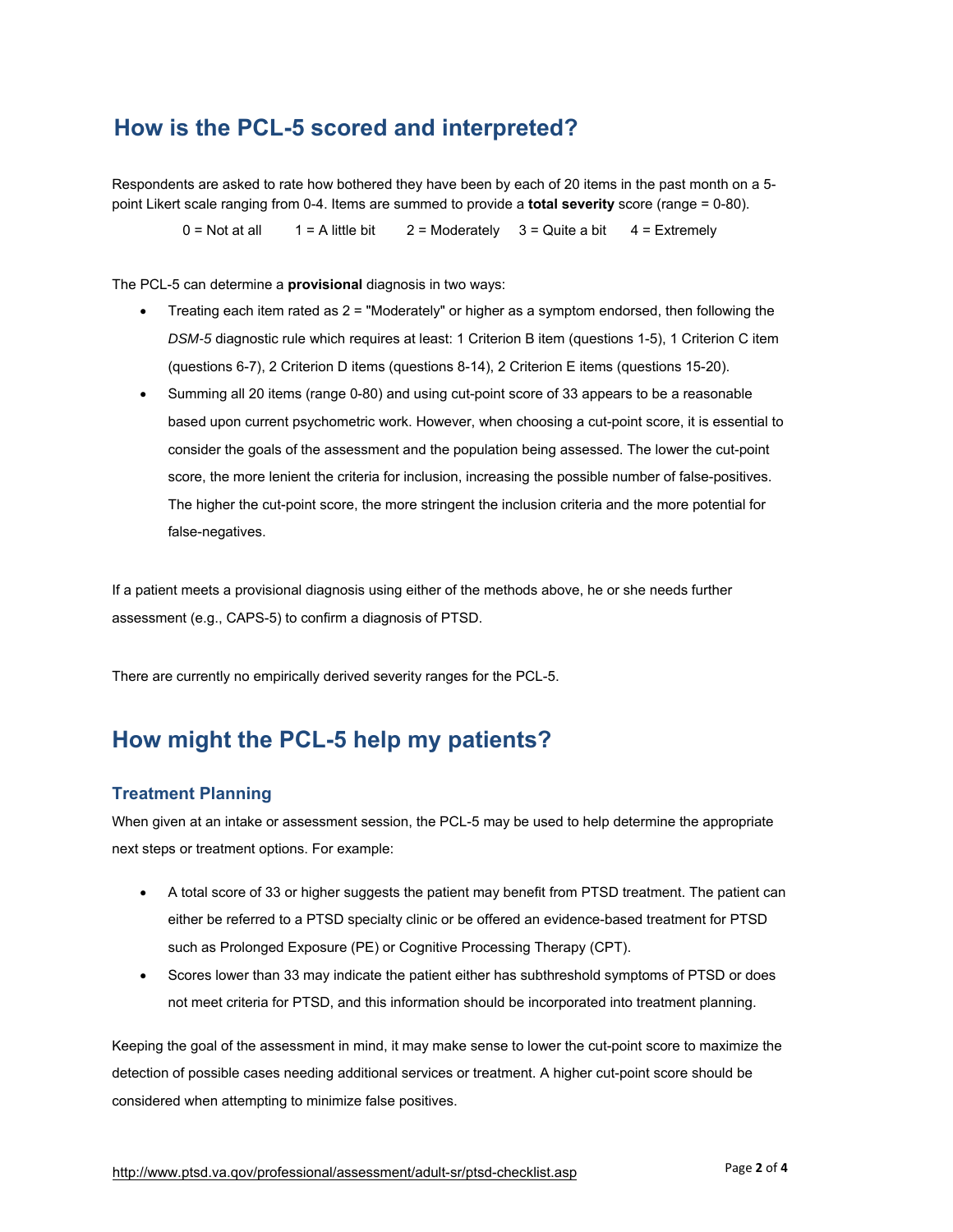#### **Measuring Change**

Good clinical care requires that clinicians monitor patient progress. Evidence for the PCL for *DSM-IV*  suggested 5 points as a minimum threshold for determining whether an individual has responded to treatment and 10 points as a minimum threshold for determining whether the improvement is clinically meaningful. Change scores for the PCL-5 are currently being determined; it is expected that reliable and clinically meaningful change will be in a similar range.

#### **Addressing Lack of Improvement**

If repeated administrations of the PCL-5 suggest little movement or worsening in your patient's overall score during treatment, you can:

- Refer back to the protocol and/or recommended supplemental treatment materials
- Work to identify possible therapy-interfering behaviors while also reviewing application and response to interventions
- Explore and process the lack of improvement with the patient
- If seeing the patient less frequently than once a week, consider seeing them weekly to increase the dose of treatment while using the PCL-5 to track symptom change
- If an adequate dose of the current treatment has been given (e.g. typically 10-15 sessions), and scores remain high or are getting higher, consider switching to another evidence-based treatment for PTSD
- Seek consultation with an experienced provider or contact the PTSD Consultation Program (866- 948-7880 or PTSDconsult@va.gov)

## **Is the PCL-5 psychometrically sound?**

The PCL-5 is a psychometrically sound measure of *DSM-5* PTSD. (See *Studies that Informed Our Recommendations* below for references.) It is valid and reliable, useful in quantifying PTSD symptom severity, and sensitive to change over time in military Servicemembers and undergraduate students.

## **Questions?**

If you have any questions about the use of the PCL-5 or PTSD assessment more broadly, we recommend seeking consultation with a supervisor or experienced provider, or contacting the PTSD Consultation Program (866-948-7880 or PTSDconsult@va.gov).